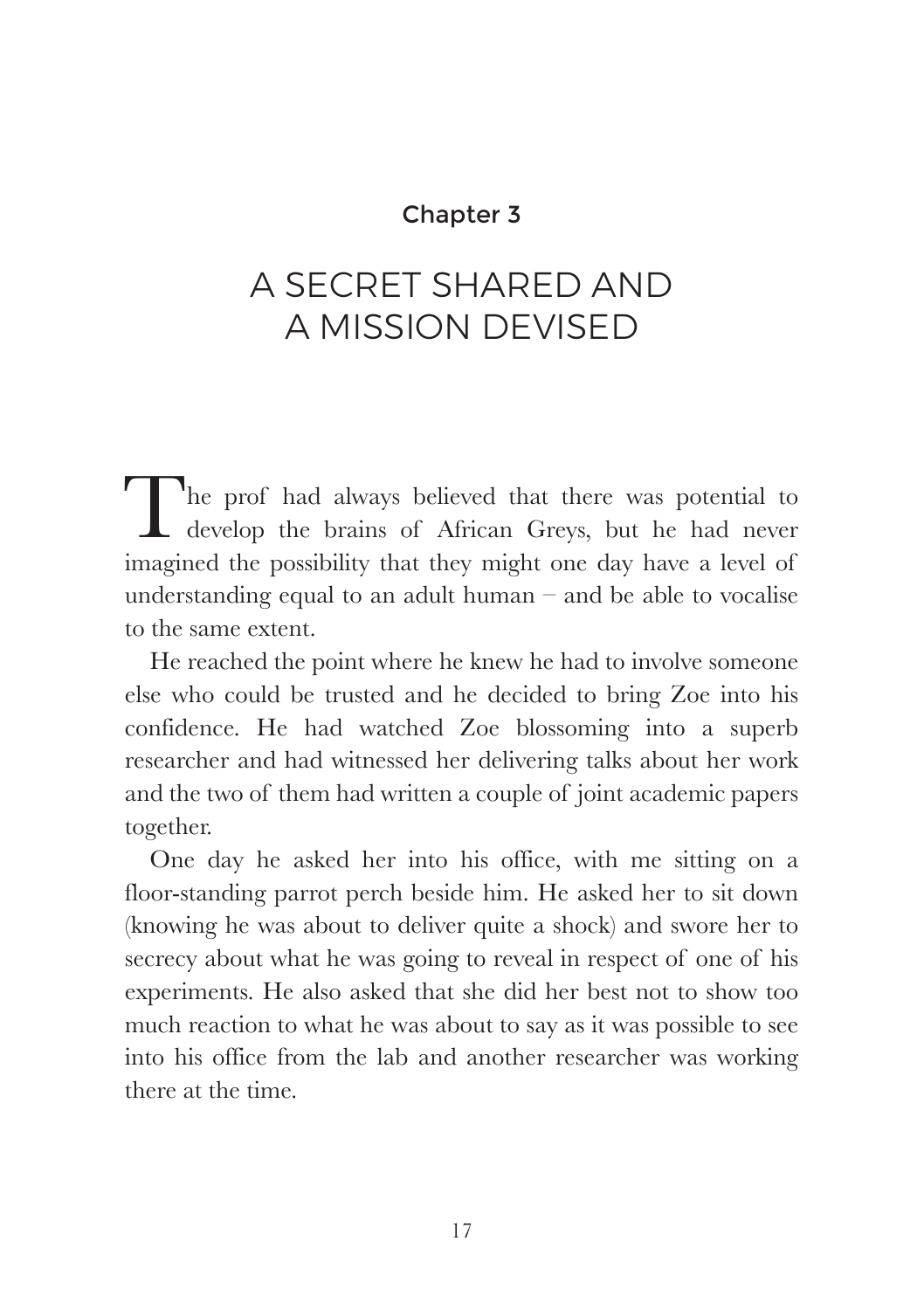He first of all explained about Winston and Clemmie, what treatment he had given them and the incredible results that had been achieved. That was mind-blowing enough for Zoe to absorb  $-$  and her eyes her widened significantly when he did  $-$  but, as the two old parrots weren't actually there at the time, she could only try and imagine what their language skills and levels of perception were like.

Then came the even bigger 'reveal'. The prof told her: "After much consideration, I conducted the same experiment on Marty here and the results have been even more amazing. He has progressed even faster than the other two". He explained he had given Winston, Clemmie and me the code names of 'Triple  $B - 1$ , 2 and 3', the 'Triple B' – standing for '**B**ig **B**ird **B**rain'.

Zoe had observed him spending an increasing amount of time with Greys in his office recently, but had not thought anything of it. And male African Greys all look alike. The ring numbers could differentiate one bird from another but, as she had not been involved in the prof 's current work stream, she had not been monitoring what birds he was working with and had assumed that the prof was bringing in different parrots each day and not the same one. The prof 's work schedule simply recorded that he was currently working on language skills for African Greys.

It was perfectly normal to observe him chatting away to one of his charges. But she was not expecting what came next. He turned to me and said: "Marty, the time has come to share our secret with Zoe. I told you I was going to do this and you may now reveal to her what you are truly capable of but, before you begin to speak, please remember that if anyone else comes into the office, you are to stop talking and revert to being a normal parrot. Please begin by telling Zoe what we were discussing shortly before she came in".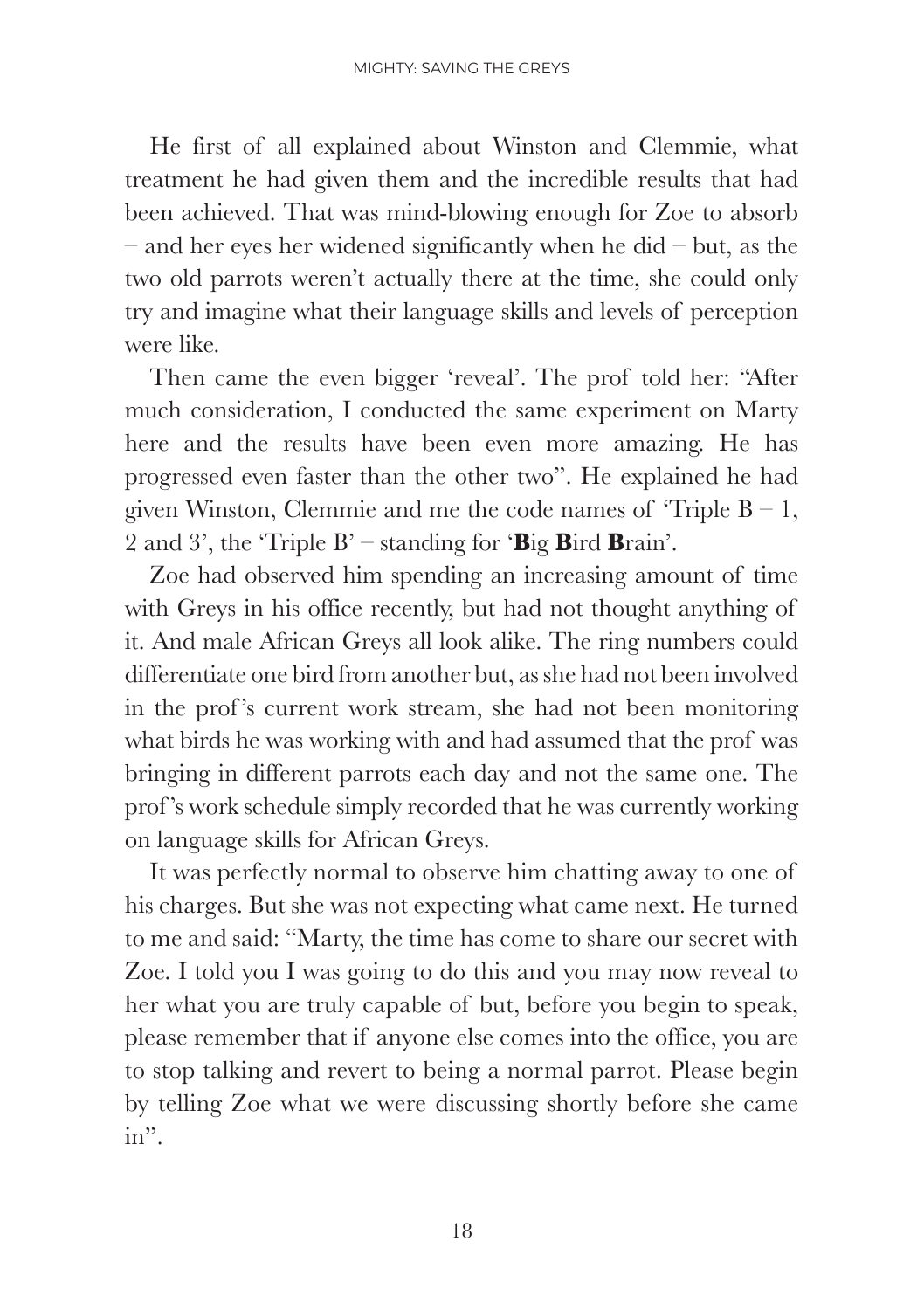I began talking, in the prof 's voice, and said: "The prof was just explaining to me about elections and how you all vote for people you want to represent you in government". Zoe threw her head back and laughed. She said to the prof: "You are having a joke, aren't you? You have learnt to throw your voice like a ventriloquist, haven't you?"

The prof said: "No, I have told you the truth. This parrot's brain power has expanded exponentially and, along with it, the ability to absorb information, reason, analyse and use normal language. He even understands humour.

"What I will do now is to go out into the lab and distract Matt (the other researcher) and leave you here talking to Marty – about whatever you want to talk about. I will come back in 10 minutes or so".

He got up and did what he said he would do and embarked on a discussion with the other researcher, ensuring that he was facing his office and 'holding court' and therefore the researcher had his back to it.

Zoe looked flummoxed and seemed to be temporarily speechless, so I took the initiative. I said: "I still have a lot to learn but I am sure that, with your help and the professor's, I can do useful things". Zoe could see the prof talking in the lab and at first spoke very nervously and incredulously to me and then slowly started asking questions.

She asked: "Do you understand what has happened to you?". I said: "I do – the prof has explained everything. I am aware that I am one of only three 'Big Bird Brains' in the world. And, yes, I also know that the world is a planet in the universe, spinning on its own axis, and that it has multitudinous diverse species of which the humans are the most intelligent".

Zoe's eyes were the size of saucers by now but her professional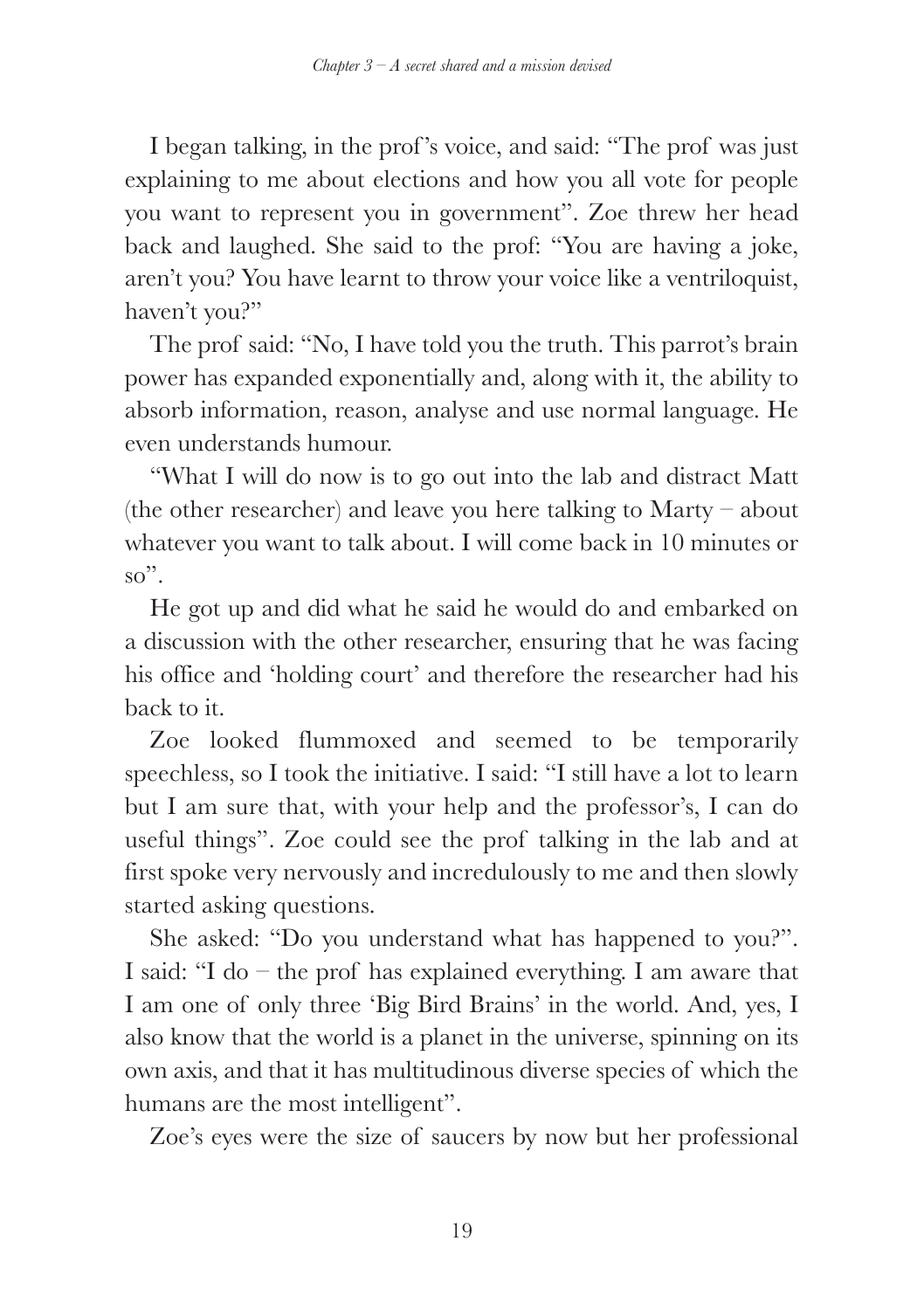curiosity was kicking in. She asked: "Do you know where you are located?" I said: "I do. I am in a laboratory attached to the British Zoo in London, England – and London is the capital city of England with a population of well over eight million people".

She asked: "Do you know who I am?" I said: "You are Zoe Cottrell and you are a scientist. Like the professor, you study bird and animal behaviour". She then asked "How much can you recall of your life before you became a 'Triple B'?" I said: "I remember I was perfectly content although I was not as confident as I am now. Life was interesting and varied. I particularly enjoyed playing with the toys the prof designed. But, whereas my recollections of what has occurred since my treatment are crystal clear, earlier memories are a bit foggy".

After about 10 minutes, the prof came back in and sat down and said: "Now do you believe me?" "Yes", said Zoe. "I have never been so overwhelmed, so elated, so beside myself. This is like a dream. I feel as though I have just entered a science fiction film set!"

"It still feels unbelievable to me", said the prof. "But the fact is that this incredible asset is now available to the world – and it can fly! We are professionals and we now have to apply ourselves to what we do with Marty. How can we make best use of him?"

Once she had caught her breath, Zoe said she knew exactly what task could be set for a super intelligent African Grey – helping to save the Greys from extinction in their central African homelands where they are being trapped in their thousands by poachers. "If I can find a safe haven, Marty could lead Greys to it. Let me try to make that happen", she said. Zoe spoke with great passion, having witnessed the devastation caused by poaching – of all kinds – growing up in Africa. "It has been a dream of mine ever since I first acquired my own African Grey parrot as a child and realised what fascinating and intelligent creatures they were, to not only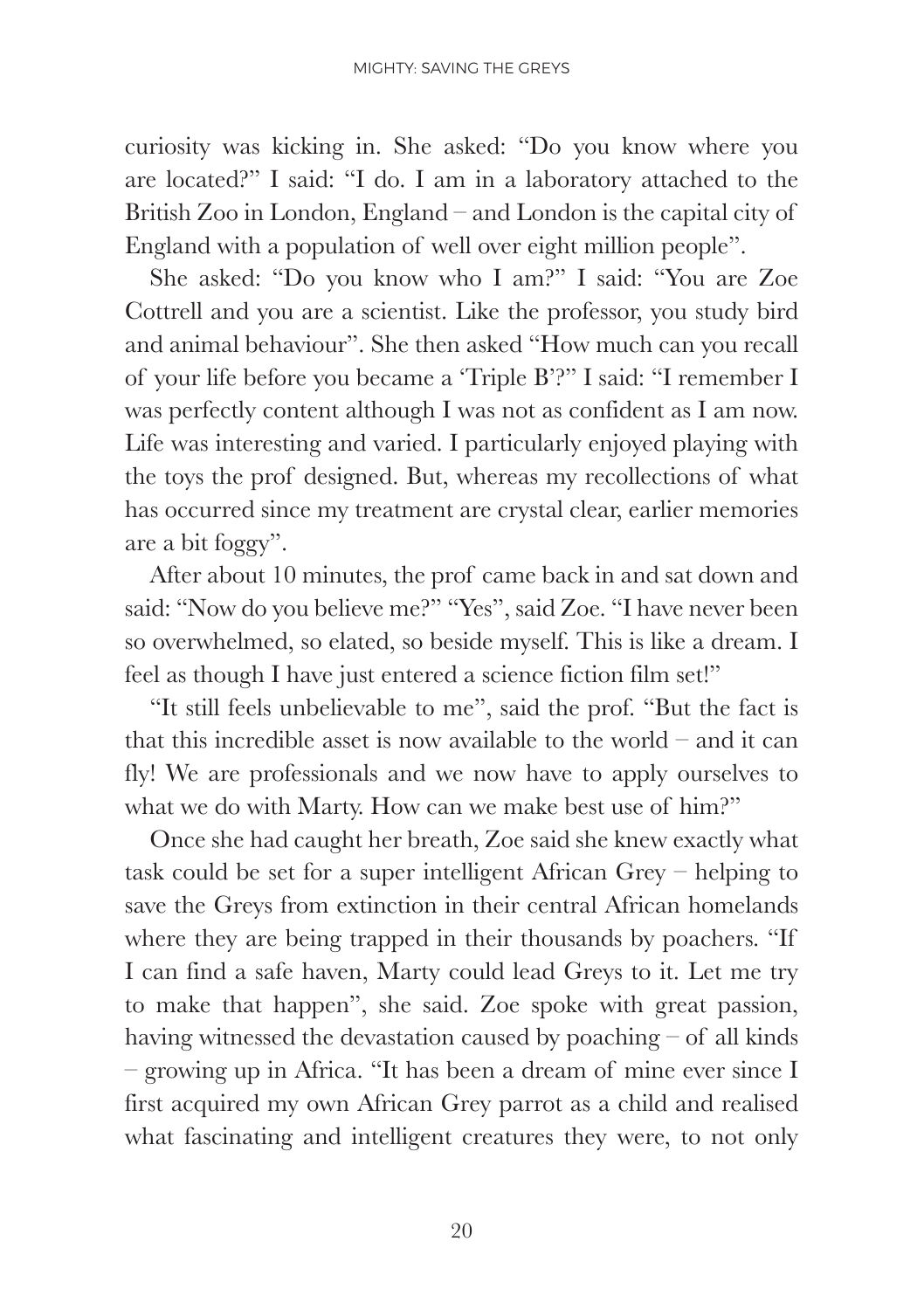work with them but to protect them for the future. They are very special". The prof could not agree more and promised to help her bring about her dream.

Both were only too well aware that the clearing of large areas of forest to grow crops like soya and palm oil and to mine extensive natural resources meant that many species were being seriously depleted and an ecological disaster had been gradually unfolding for years. And then, added to the intentional impacts wrought directly by mankind's actions, there were the unintentional effects of climate change which were changing weather patterns and causing more droughts and various unpredictable weather events.

However, whilst action on climate change and forest clearances would have to come from politicians, (who would have to be persistently lobbied by the scientists), there was now something that they as scientists could do about re-locating an endangered species.

The current state of affairs is that Greys are popular pets all over the world, most particularly in Asia and the Middle East, because of their ability to mimic the human voice and their longevity. They command a high price and the demand for them is unlikely to alter.

Greys have proved to be particularly vulnerable to exploitation because their highly social nature means they aggregate in their African homelands in large concentrations to roost, feed and nest, meaning they can be trapped with great efficiency. Now that they are recognised as being endangered, anyone acquiring them is supposed to have a certificate to say they have been bred in captivity. But, many of the young birds made available have been bred from birds that have been illegally taken from the wild and large, natural, populations of Greys have become increasingly scarce.

Most of the parrots at the zoo have been bred there but some have been accepted from families who have realised that the birds demand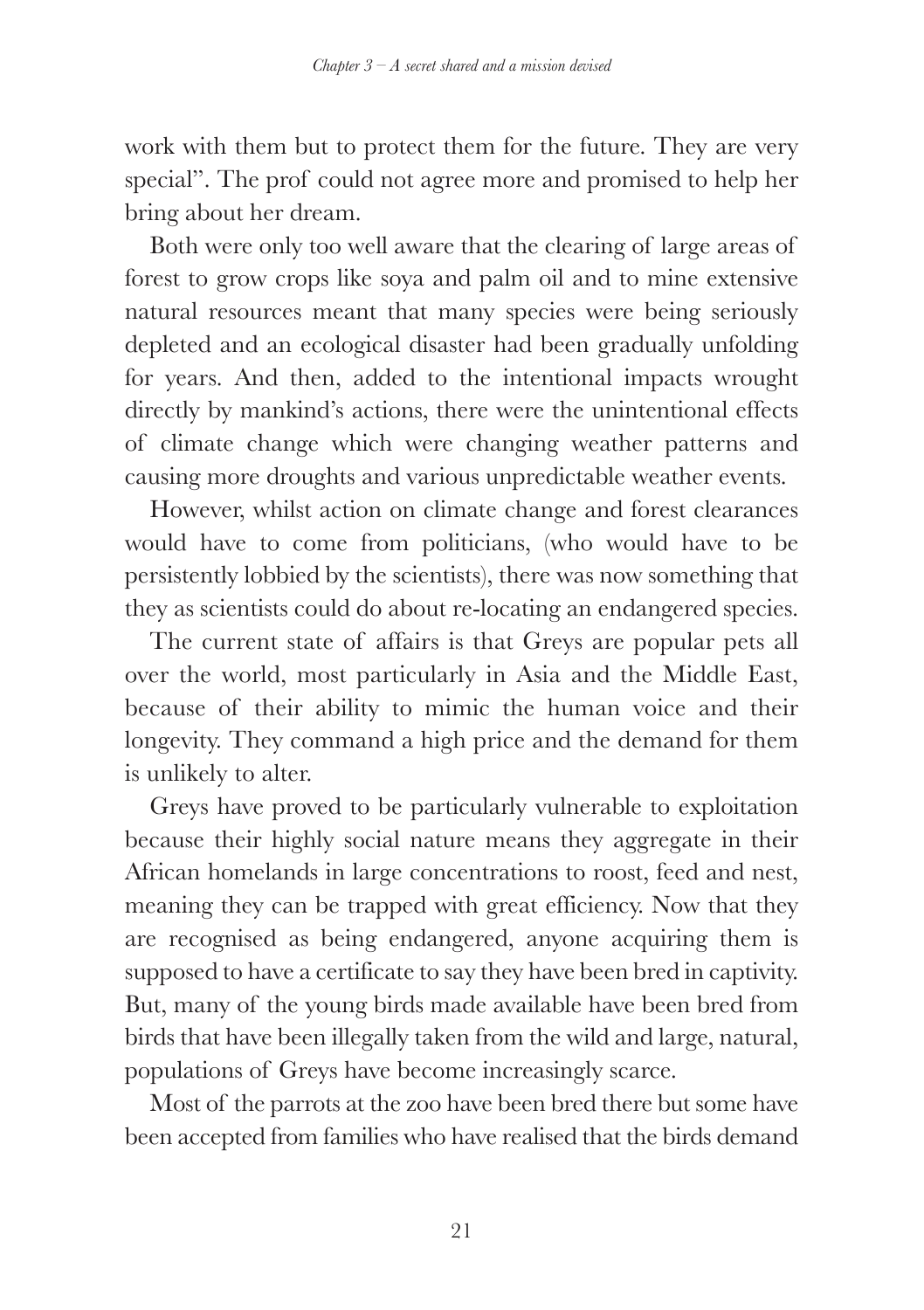## **FACTS CHECK**

#### **Climate change impacts on African biodiversity**

This is how the 'One Planet' summit, sponsored by the World Bank and held in Kenya in March 2019, set out the challenges being faced:

*"The African continent is experiencing a dramatic loss of biodiversity. It is estimated that by 2100 climate change alone could cause the loss of over half of African bird and mammal species as well as trigger a 20% - 30% decline in lake productivity (the plant and animal life produced by a lake) and a significant loss of plant species. Even more immediate are the threats to African biodiversity from natural habitat loss and degradation (especially from agricultural expansion), direct over exploitation of wildlife and fishery species (including from illegal hunting and trade) and the spread of certain non-native invasive species. This loss of biodiversity affects livelihoods, water supply and food security and lessens resilience to extreme events".*

https://www.worldbank.org/en/news/feature/2019/02/14/biodiversity.

A year later a new academic study showed that climate change could lead to a sudden loss in biodiversity in Africa sooner than predicted earlier. Written by a trio of scientists and published in April 2020, it predicted a possible "catastrophic loss of biodiversity" from 2030 onwards, with tropical areas affected the worst: https://www.scidev.net/sub-saharan-africa/news/climate-change-to-

accelerate-biodiversity-loss/

https://www.worldbank.org/en/news/feature/2019/02/14/biodiversity

In October 2020 the World Meteorological Organisation published a report, 'State of the Climate in Africa'. It recorded how Africa had been warming progressively since the start of the last century and warned that it must get its planning for climate change in order because increasing temperatures and sea levels, changing precipitation patterns and more extreme weather were threatening human health and safety, food and water security and socio economic development:

https://unfccc.int/news/climate-change-is-an-increasing-threat-to-africa and https://news.un.org/en/story/2020/10/1076162.

more attention than they are able to give or, in some instances, owners have died and other family members can't accept them.

As for me, I have normal parents, who have had several other broods since hatching me at the zoo. The prof called them Bonnie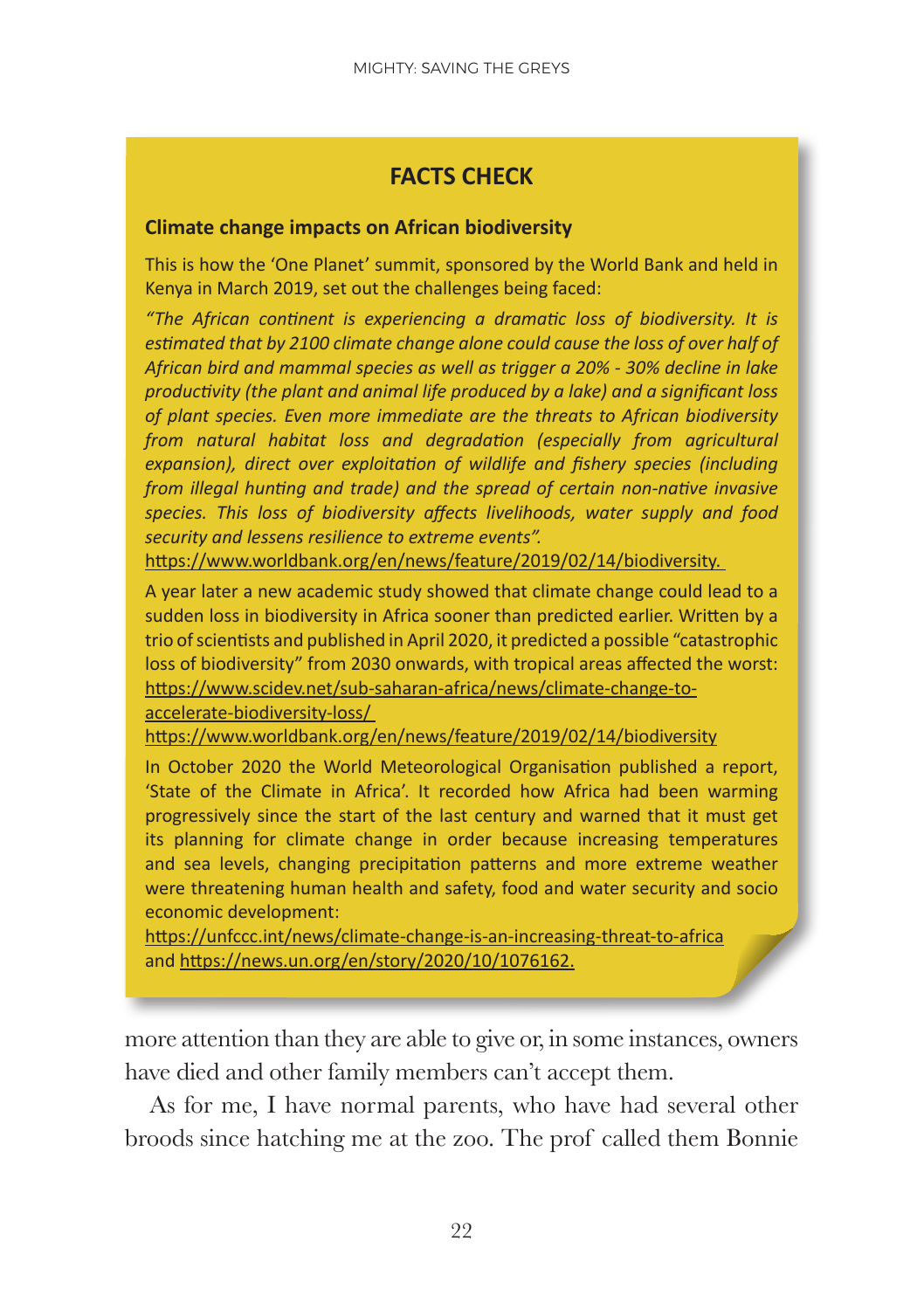and Clyde because he noticed they had a playful habit of 'stealing' food from each other. I have been well socialised with lots of different people and other birds and animals, taught some tricks and lots of words and learnt to imitate the sounds that many animals make.

I was already quite a good mimic even before the treatment but I only had a limited understanding of what I was mimicking where humans were concerned. It was a different story where other animals were concerned, though. Simply because I have had a lot of exposure to them, I could already communicate with the chimpanzees even before I became Triple B3. Zoe and the prof used to think I was just imitating the sounds they made, but I was actually interacting with them.

Once I could properly analyse and describe what it was like to be an animal to the two scientists, I was able to tell them what was going on in the minds of my fellow Greys and the chimpanzees, including their deliberate resolve to behave mischievously sometimes (sometimes just to relieve boredom) and how, after observing humans, they are often able to predict what they will do.

Both the prof and Zoe already understood that the more intelligent animals and birds make a very conscious decision when it is appropriate to 'play cute' in order to soften up humans and to win treats and favours. They, very intentionally, test the outcomes of this behaviour against being naughty and weigh up which achieves the best outcome for them and with whom. But what the prof and Zoe had not appreciated was the extent to which Greys and chimpanzees are attuned to the frailties and moods of other creatures, particularly humans. We adjust our behaviour for each one, especially for children and people who move slowly. Also, whilst parrots copy human speech just for the joy of it, they are very conscious that it pleases the humans looking after them and that it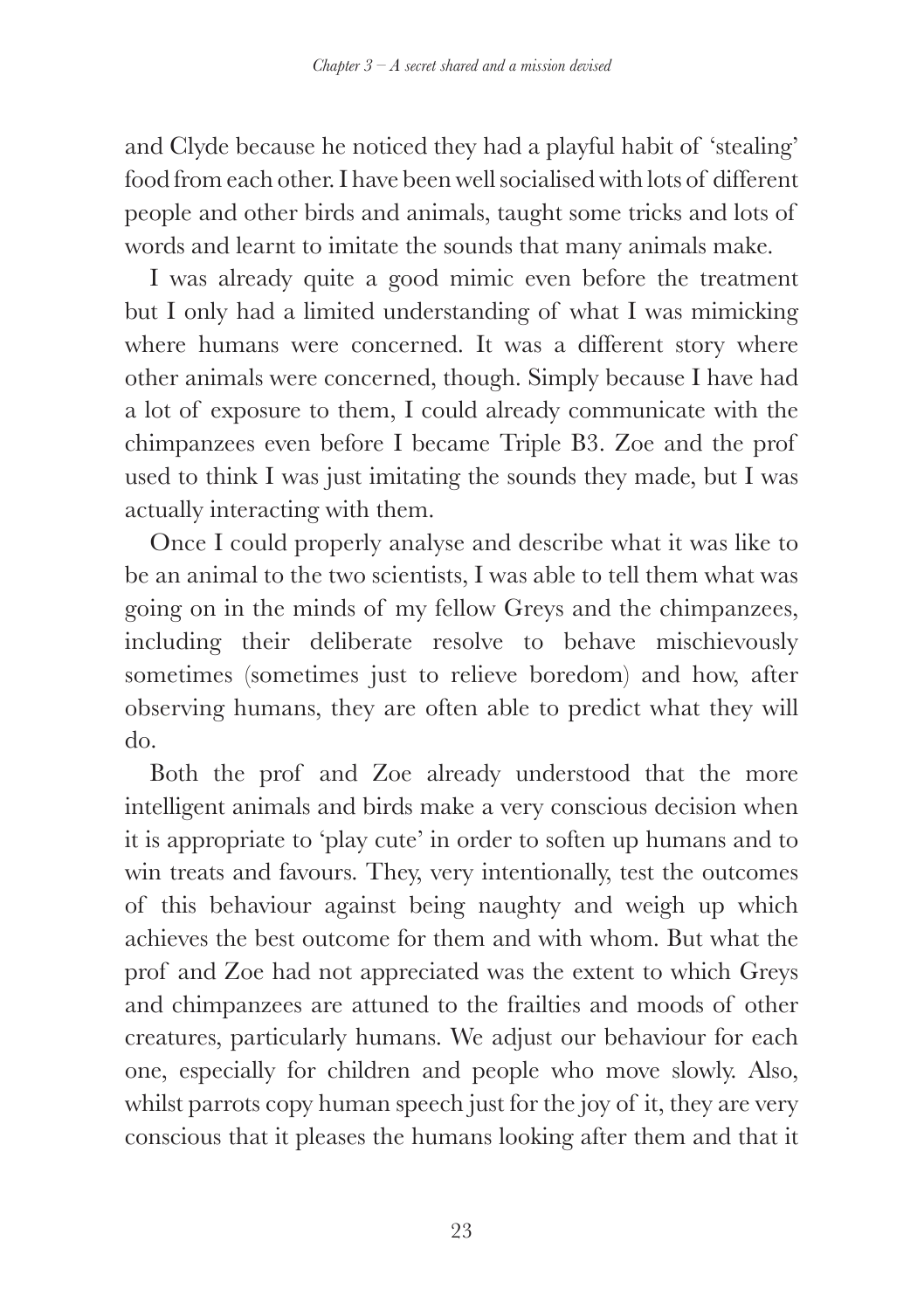is likely to reap nice rewards. Parrots register the pleasure derived from their speaking and this gives them pleasure too.

On the matter of copycat talking, I had to express a 'bug-bear' of mine to the prof and Zoe. "Why", I asked them, "do so many zoo visitors insist on saying 'Pretty Polly' to us parrots with the expectation that we would repeat it? Does it not occur to them that, if you don't have lips, the hardest thing for you to try to do is to sound a 'P'? The prof said that it would not occur to the average individual. He promised to get a sign made that informed visitors which words some parrots could say so that they could try and get a response by calling them out. Hopefully, that would reduce the numbers asking for 'Pretty Polly'.

My unique insights moved the prof and Zoe's research forward in leaps and bounds. They have had several papers published in scientific journals, which has made them very happy.

The prof chose me to be his third test bird because I was young and fit, had matured, had demonstrated a high level of intelligence and showed a lot of promise. I was nearly 11 last year when he gave me a tiny amount of the magic potion in my food and then, after a month, another tiny amount. Beforehand he recorded what I could and could not do, captured me on film and took a lot of photographs and he has continued to take films and photos of me, but there has not in fact been any discernible change in my appearance, other than a perceptible increase in my level of confidence, although even that is only obvious to someone studying me.

A year and a bit after receiving my treatment (I am now 12) and I can have intelligent adult conversations with the prof and with Zoe and have overtaken Winston and Clemmie in my linguistic abilities. I can't read, write or do maths but I listen to 'talking books', have a great memory for facts (and even parts of speeches) and love learning new ones.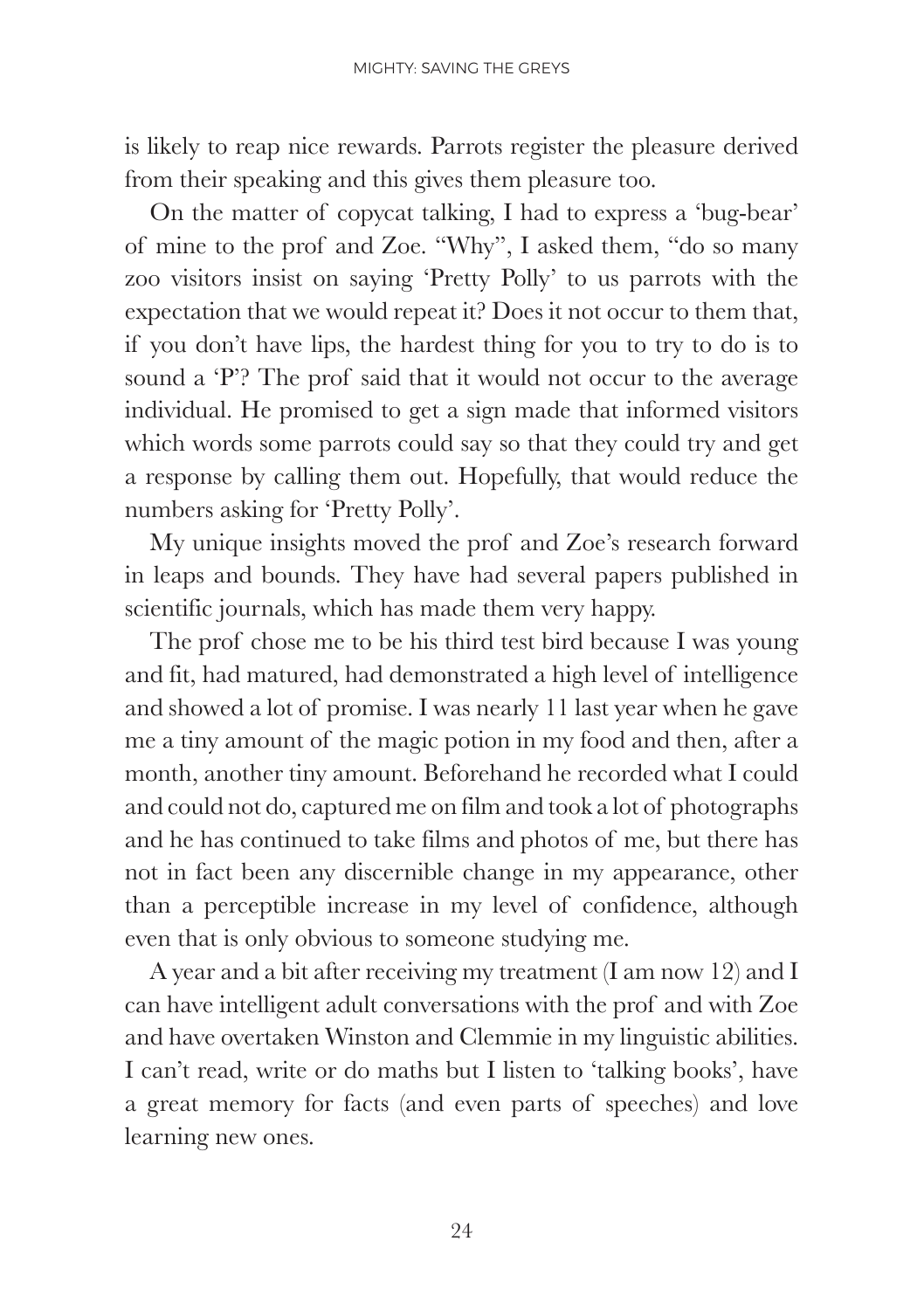The funny thing is that the experimental drug has only affected the level of my intelligence, not my natural behaviour. So, I still love having my head scratched and my back stroked and playing with demanding parrot toys which these days I help the prof to design. Also I feel a constant need to chew on things. Which leads to problems sometimes. I have chewed up some pretty important papers before now (and been told off) and nearly gassed myself and the prof when I almost managed to munch through a Bunsen burner cable in the lab, but was caught in time. I can't help it; it is such natural behaviour in parrots. In the wild, we chew on bark.

The other thing that we parrots – especially Greys – often feel the urge to do is to scratch like chickens with one foot, whether that is on the base or on the sides of our cages. Wild parrots often have to scratch the earth in their search for food. It is something that is ingrained in us. Just like the irrepressible desire that Greys have to mimic what people say and sounds that appeal to us. We can't help ourselves – and you can bet your bottom dollar that we will pick up the embarrassing words and noises that people don't want us to repeat! Not to mention the fun we have when we make the sound of phones ringing, microwaves pinging, alarms going off or our owners calling other pets!

Because we are intelligent creatures, we need a great deal of attention, challenges and variety. If we don't get this sort of stimulation then, like some humans, we can turn to self-harming. Many parrots who are bored start plucking their own feathers, although that can also be a sign of other problems.

In my case, I have the opposite problem – that of being deluged with information and attention. But I wouldn't have it any other way. I now fully comprehend that the continent of my ancestors is in serious peril from any number of threats and many of the species that live there are in danger of becoming extinct. That knowledge